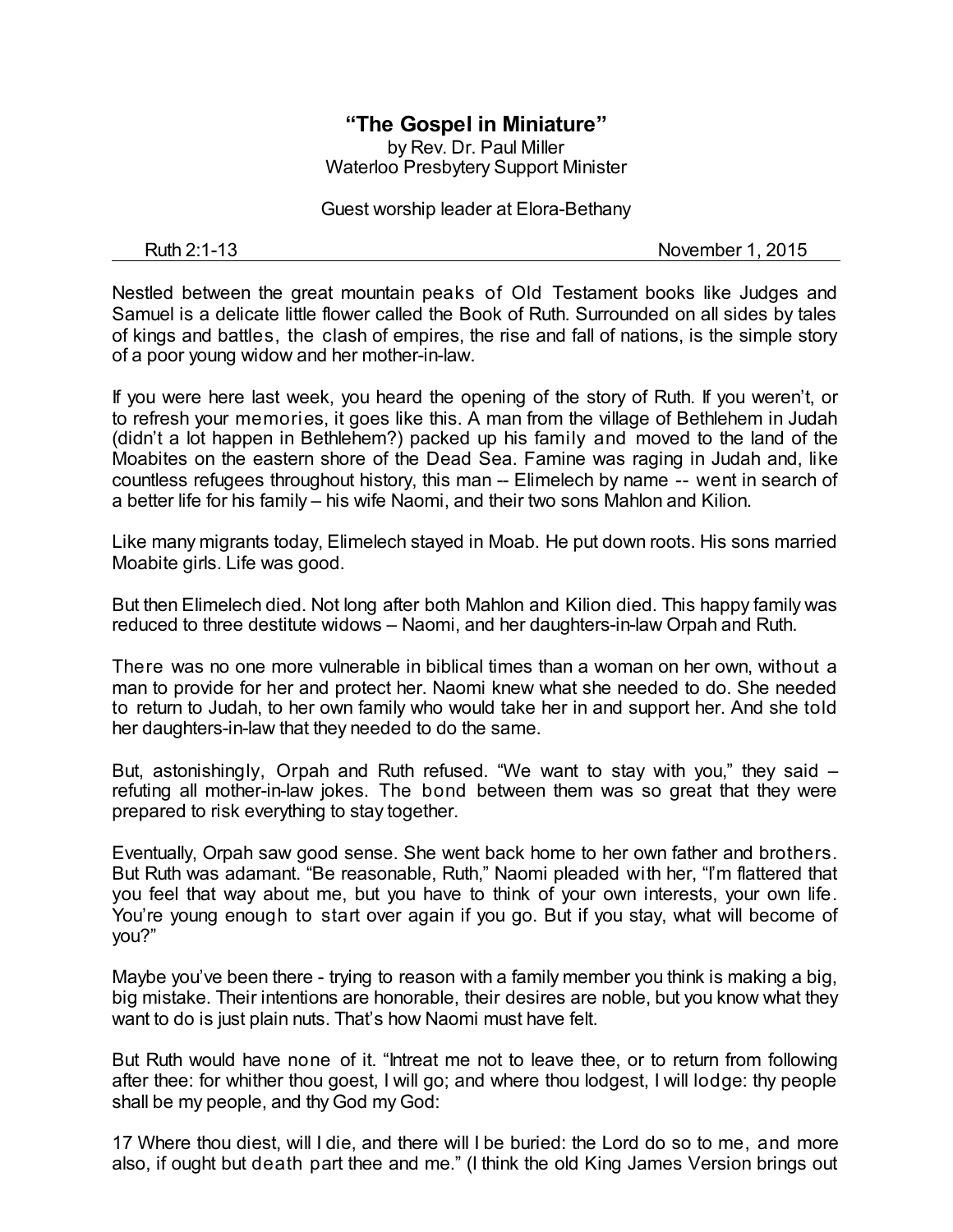the beauty of Ruth's words the best.)

It's hard for us to appreciate the enormous risk Ruth was taking here. Women on their own were often reduced to begging or pressed into prostitution just to survive. They were exposed to exploitation and danger. And yet that was Ruth's steadfast choice. Her fidelity, her faithfulness to Naomi was unshakable.

We read more of the story today. Here's what we've heard, and how it ends.

Naomi and Ruth traveled to Bethlehem. Naomi was able to find Ruth a protector – one of her husband's relatives named Boaz. Boaz was well to do. He let Ruth glean for food in his fields. He took her under his wing. Over time, one thing led to another. Boaz fell in love with Ruth and they were married. And what began as a story of grief and loss ends in happiness. Ruth has a son. No one is more overjoyed than Naomi.

It's a charming tale. But at the very end of the book we discover its deeper significance. Ruth's baby was named Obed and the text tells us that "Obed became the father of Jesse" and "Jesse became the father of David." Ahh, that explains why this book is in the Bible. Ruth, it turns out, is the great grandmother of David, the greatest King ever to reign over Israel, the pattern for the Messiah, and the ancestor of Jesus.

Much of the Bible is set on the stage of world history. Israel was a small nation caught up in the politics of great empires. The stories of the Bible are written against the backdrop of world events. And the hand of God is in those events. "Dominion belongs to the Lord," it says in the Book of Psalms, "God rules over the nations." Israel's God was no local tribal deity but the one who held the destiny of the whole world in his hands. In fact, God is ruler over all creation. "The heavens are yours, and the earth is yours, the world and all that is in it, for you founded them." (Psalm 89:11) This is the Big Picture perspective we find in the Scriptures.

And yet, it's amazing how often the pivotal turning points in the biblical story are in very small events – local, personal, private, even intimate events. Three visitors showing up at Abraham's tent in the desert. Joseph involved in a spat with his brothers. Moses tending his father-in-law's sheep. Mary alone in her room in Nazareth. A baby born in a stable.

Small, everyday events, so insignificant they almost go unnoticed  $-$  and yet critical  $$ indispensable -- to God's unfolding plan of redemption. Ruth is that kind of story. Out of a poor family's private struggle to survive comes the great King David.

The characters in these events have this in common. They have no control over what is happening to them. They are caught up in forces over which they have no influence. Elimelech went to Moab because the harvest failed. He had no choice. What power did he have over the rain and land? It was move or die. He was at the mercy of nature.

Ruth had no control over what happened to her. Her husband died. She was a woman in a patriarchal culture. What could she do to change her fortunes?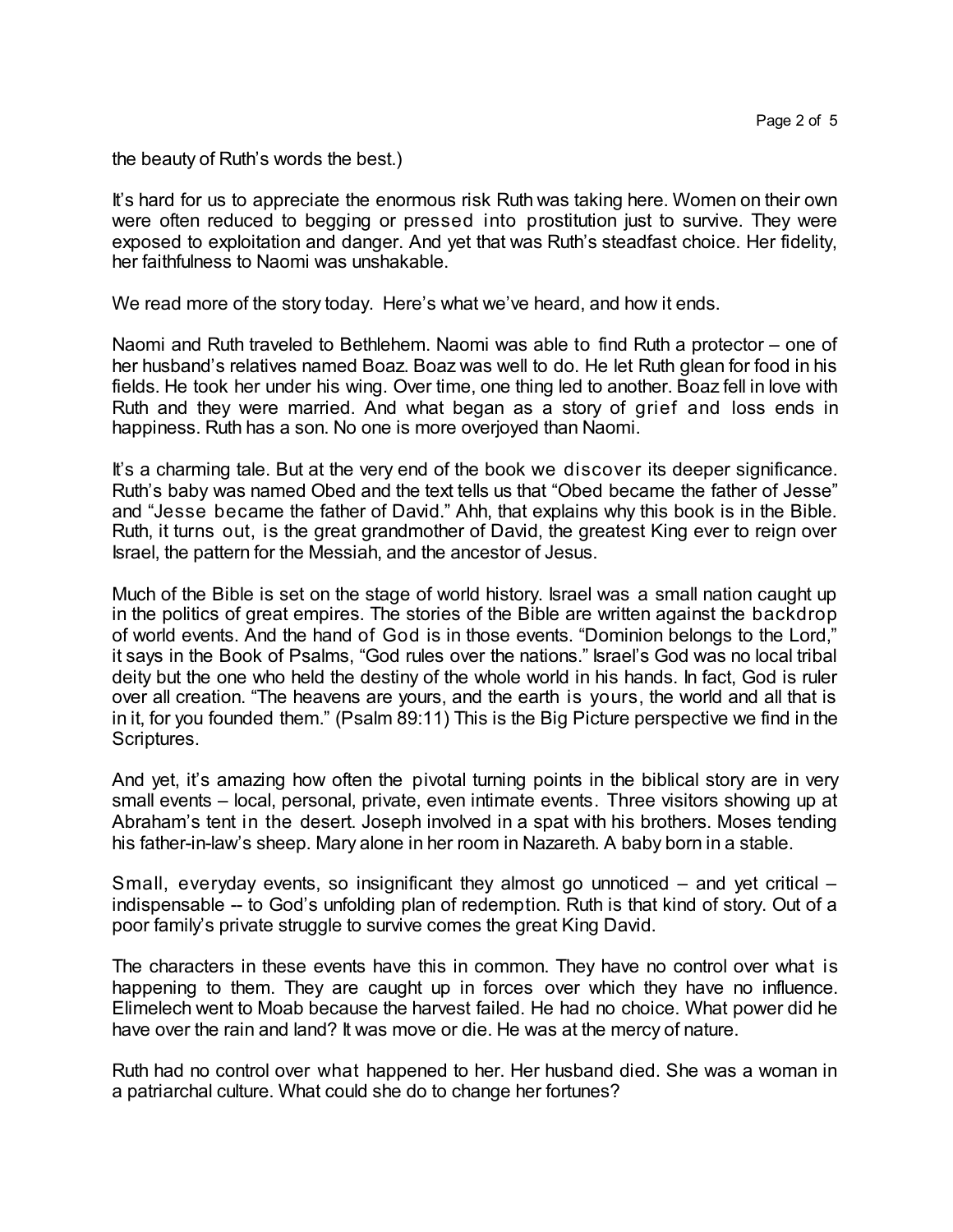In each of these small turning points, the individual was powerless to affect the outcome. But, each of these powerless individuals was able to make a choice. They decided to do something – to say Yes. To say No. To remain faithful. To be kind. To be brave. To be committed. And it was through those choices made by simple, ordinary people, that God worked to change the story. Small events became the bearers of God's big plan.

What was Ruth thinking? This is insanity, going with Naomi to a foreign land. She owed Naomi nothing and she had no right to expect anything from Naomi. And yet that seemingly reckless act of devotion – voluntary not coerced -- mirroring God's reckless devotion to us – that choice set in motion a chain of events that over the twists and turns of centuries, culminated in the birth of the Messiah, Jesus.

Hidden in the Book of Ruth is the truth of the God of Israel. Ruth was a Moabite, a foreigner. Moab was often the enemy of Israel. Many times they went to war. The prophets railed against the Moabites and foretold their destruction. And yet a poor wandering refugee woman from Moab turned out to be the key to the bigger story. God is the God who breaks down barriers, who welcomes the stranger and reconciles enemies.

Scholars believe that the Book of Ruth was put in the Bible to keep in check Israel's pride at being the chosen race. When you think you've handpicked by God, it has a way of going to your head. You can start to think you're superior to everyone else. You build walls to keep outsiders out and to protect your purity. We can find that impulse towards purity and separateness reflected in the Bible. That's why we need Ruth. Ruth is an alternate voice, a different message. When the Jews became too impressed with their own chosenness, the Scriptures reminded them: "Remember Ruth. King David himself was descended from an outsider."

We see in Ruth the character and commands of God being lived out. Faithfulness. Devotion. Love. Compassion. All the things that God commands. Ruth imitates God in her freely chosen devotion to Naomi. The law says "care for the widow and the orphan, the stranger and the sojourner." Boaz lives that out. God says "I will never leave you or forsake you." God makes the desert bloom and the poor rejoice. We see those words acted out in Ruth.

It's all there in this tiny little book – the Gospel in miniature.

What does it say to us? I was reflecting this week on the similarities between our situation and Ruth's. Now, it's not really the same. We're not destitute and abandoned, forced out of our homes. If we were from Syria, maybe. But not us.

But we do have this in common with Ruth. We feel like we're not in control, don't we? We feel like decisions are made and events are happening that we are powerless to control.

In St. Catharines, where I live, there's a gas war going on. Several gas stations on one street have been slashing their prices. It's caused chaos -- traffic jams and honking horns and frayed nerves and foul language as people line up around the corner to fill their cars.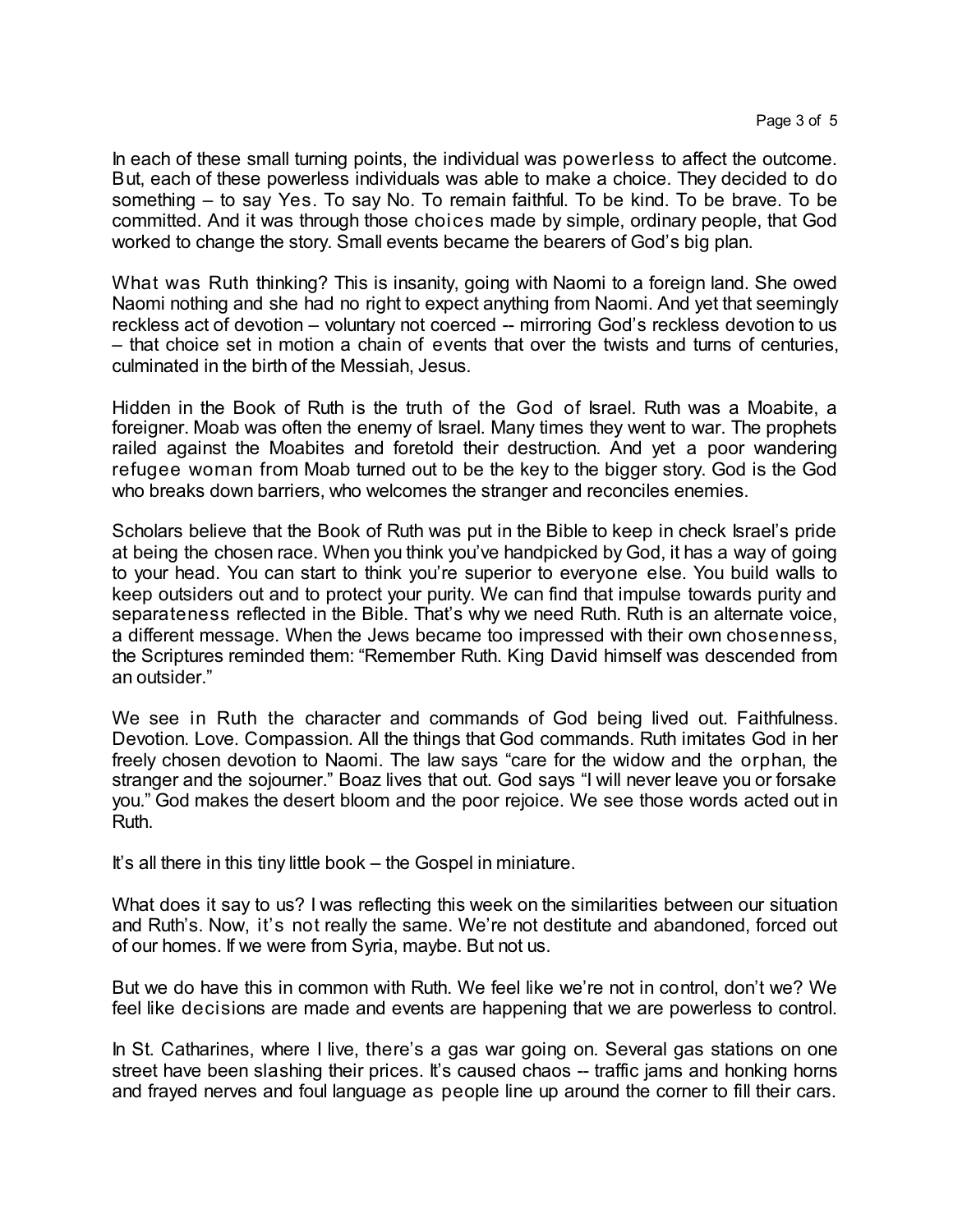I've heard that people are driving from as far away as Cambridge for a tank of gas.

One morning last week I paid 81.9 cents a litre. When I drove home at night, the price had gone up to 98.9. Seventeen cents difference in a few hours. Who is making these decisions? Who's in control of gas prices so that you can pay 20 percent more at night than you paid in the morning?

That's just one tiny example. Nameless, faceless forces on the other side of the world do things every single day that have an impact on our lives. And there's nothing we can do about it.

I know from my years in ministry that most churches feel today feel the same. No longer in control. Struggling with a sense of loss. Not knowing what to do. Not knowing what will happen to them. Changes are taking place around us that we are absolutely powerless to influence. We watch the churches we love decline and even disappear, we see our own children and grandchildren turning away from the faith that means so much to us, and we don't know what to do about it. What can we do to make people want to come to us rather than to the hockey rink or the golf course or the shopping mall?

And the hard truth is that there really isn't a lot we can do to turn back the tide of social change. Back in the 90s, I used to get mailings from an organization called "The People for Sunday Coalition" which tried to lobby governments to preserve a common rest day by restricting Sunday openings. Then one day there was a letter saying that they were admitting defeat and shutting the organization down. Keeping Sunday as a day of rest was a lost cause.

But maybe this is a good time to remind ourselves that it's never been any different. God's people have always felt powerless in the face of great world events. God's people have never called the shots. The best example is one we'll be reading again in a few short weeks – Luke chapter 2 which begins, "In those days a decree went out from Caesar Augustus that a census should be taken of the whole world." Now there was somebody with power. The Roman Emperor. Augustus was all powerful. His word was law. He was worshiped as a god. He was called "Son of God" and "Saviour." He was so powerful, that at the stroke of a pen, he could force a Jewish peasant family thousands of miles away to travel across the country to give their personal information to the agents of the state.

And yet the real power – the power to change the human heart, the power to change the world -- was not revealed in Caesar's decree, but in a stable in Bethlehem, surrounded by animals and poor shepherds. Or later, on a hill outside Jerusalem where an innocent man willingly gave up his life on a cross.

The moments of revolutionary change in the Bible do not happen when God's people try to force the worlds of politics and economics and warfare to change. In fact, whenever they try to do that, God's people become corrupted and co-opted and devoured by the very things they are trying to influence.